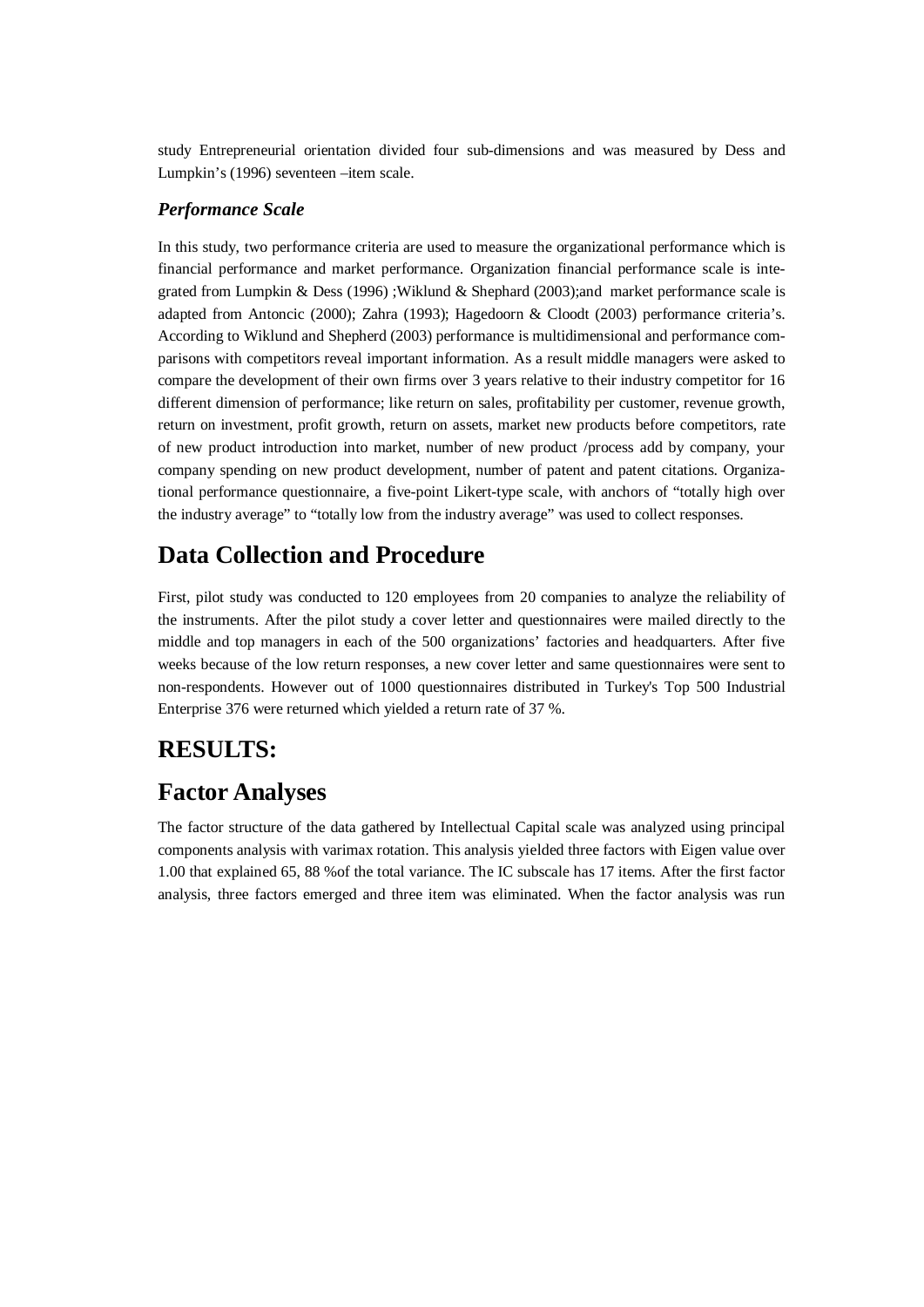| <b>Intellectual Capital</b>            | <b>Variance</b> | <b>Loading</b> | Cronbach<br><b>Alpha</b> |
|----------------------------------------|-----------------|----------------|--------------------------|
| <b>1.Structural Capital</b>            | 28,18           |                | 0,9                      |
| Q15                                    |                 | 0,804          |                          |
| Q12                                    |                 | 0,788          |                          |
| Q16                                    |                 | 0,77           |                          |
| Q17                                    |                 | 0,753          |                          |
| Q13                                    |                 | 0,739          |                          |
| Q14                                    |                 | 0,709          |                          |
| 2. Human Capital                       | 20,05           |                | 0,83                     |
| Q <sub>3</sub>                         |                 | 0,835          |                          |
| Q1                                     |                 | 0,803          |                          |
| Q2                                     |                 | 0,733          |                          |
| Q4                                     |                 | 0,699          |                          |
| 3. Customer Capital                    | 17,65           |                | 0,77                     |
| Q <sub>9</sub>                         |                 | 0,769          |                          |
| Q11                                    |                 | 0,714          |                          |
| Q10                                    |                 | 0,713          |                          |
| Q8                                     |                 | 0,671          |                          |
| <b>Total Variance explained %65,88</b> |                 |                |                          |
| KMO: 0,904                             |                 |                |                          |
| p: ,000 (Bartlett's Test)              |                 |                |                          |

## **Table 1. Reliability and Factor Analysis of Intellectual Capital**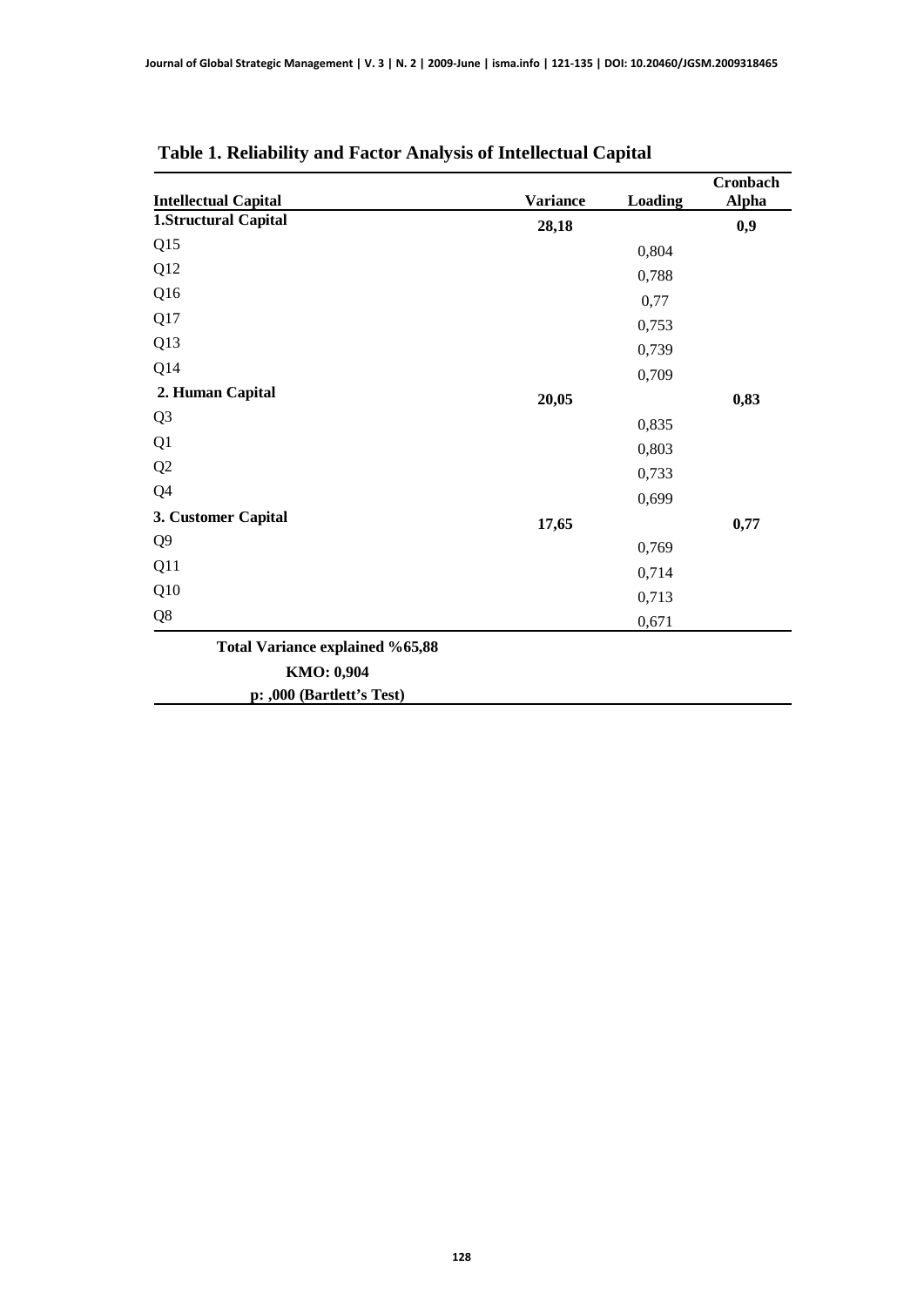| <b>Entrepreneurial Orientation</b> | <b>Variance</b> | Loading | <b>Cronbach Alpha</b> |
|------------------------------------|-----------------|---------|-----------------------|
| 1.Proactiveness                    | 21,66           |         | 0,9                   |
| Q7                                 |                 | 0,869   |                       |
| Q8                                 |                 | 0,815   |                       |
| Q <sub>9</sub>                     |                 | 0,762   |                       |
| Q <sub>6</sub>                     |                 | 0,754   |                       |
| Q10                                |                 | 0,603   |                       |
| 2. Risk Taking                     | 20,01           |         | 0,86                  |
| Q <sub>3</sub>                     |                 | 0,828   |                       |
| Q2                                 |                 | 0,798   |                       |
| Q <sub>5</sub>                     |                 | 0,767   |                       |
| Q4                                 |                 | 0,757   |                       |
| Q1                                 |                 | 0,717   |                       |
| 3. Innovativeness                  | 17,51           |         | 0,89                  |
| Q <sub>16</sub>                    |                 | 0,884   |                       |
| Q15                                |                 | 0,845   |                       |
| Q14                                |                 | 0,709   |                       |
| Q17                                |                 | 0,679   |                       |
| 4. Competitive Aggressiveness      | 17,86           |         | 0,76                  |
| Q12                                |                 | 0,831   |                       |
| Q11                                |                 | 0,78    |                       |
| Q13                                |                 | 0,723   |                       |
| Total Variance explained %%72,04   |                 |         |                       |

**Table 2. Reliability and Factor Analysis of Entrepreneurial Orientation**

**KMO: 0,902**

**p: ,000 (Bartlett's Test)**

The relationships between dependent and independent variables were tested by hierarchical regression analyses. As can be seen on Table 4, a positive relationship between intellectual capital and both innovation and financial performance was observed and **H1** was accepted.

As can be seen in the research model, EO was assumed to mediate the relationship between intellectual capital and organizational performance. To test mediating effect of EO, three stages multiple regression method was used (Baron and Kenny, 1986). In this method, first the effect of IC (independent variable) on EO (intervening variable) was analyzed. Second, the relationship between independent and dependent variables was tested. If the results in both levels were significant, in the third level independent and intervening variables were tested together to understand their effects on dependent variables. If the effect of independent variable on dependent variable was insignificant or has lower coefficient (beta), this variable can be discussed as an intervening variable. The result of the regression analysis of intervening variable was presented in Table 4 and also **H2** was accepted.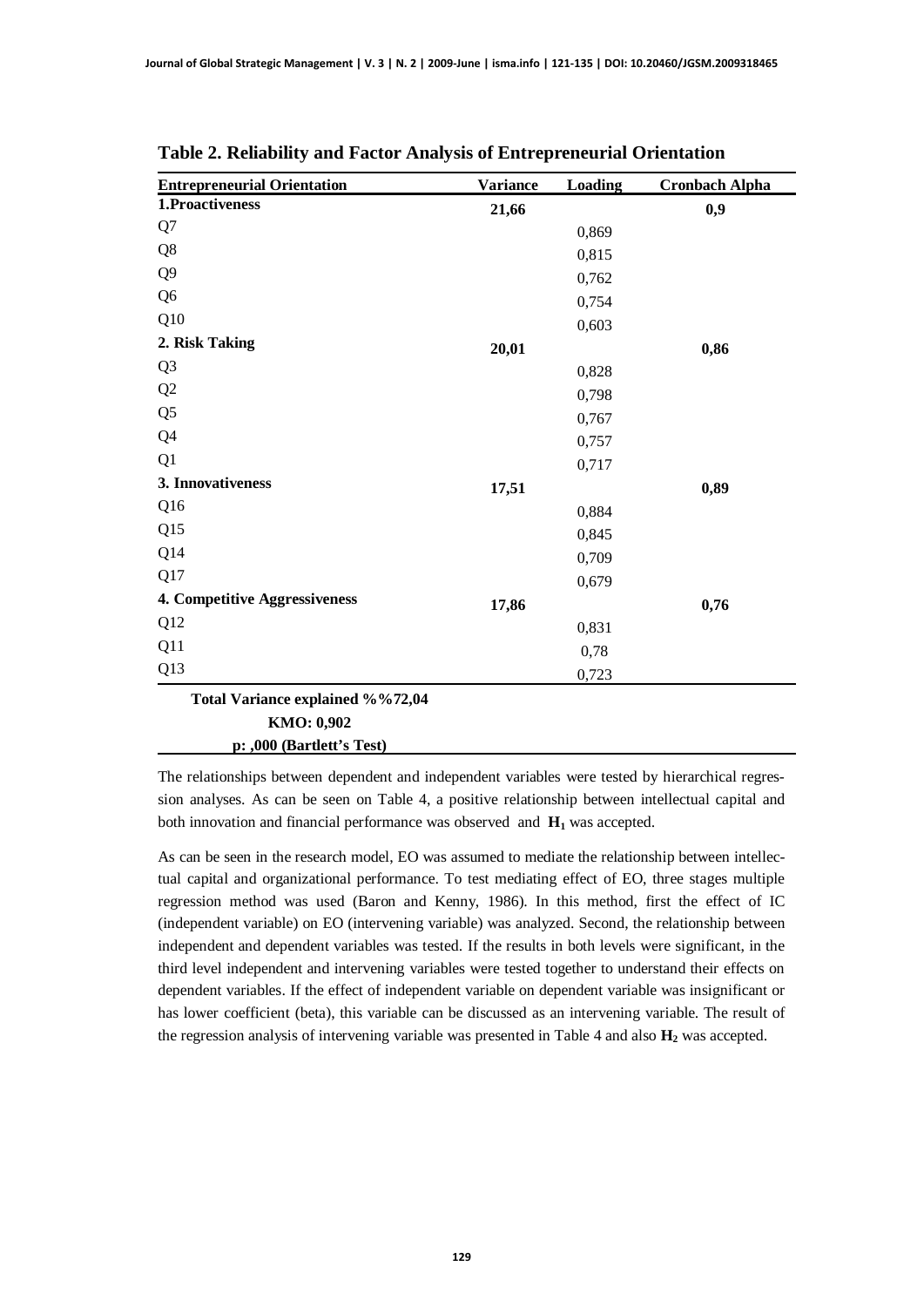|                                         |                 |                | Cronbach     |
|-----------------------------------------|-----------------|----------------|--------------|
| <b>Organizational performance</b>       | <b>Variance</b> | <b>Loading</b> | <b>Alpha</b> |
| 1. Financial Performance                |                 |                |              |
|                                         | 38,33           |                | 0,94         |
| Q7                                      |                 | 0,867          |              |
| Q2                                      |                 | 0,845          |              |
| Q <sub>9</sub>                          |                 | 0,822          |              |
| Q10                                     |                 | 0,82           |              |
| Q8                                      |                 | 0,815          |              |
| Q4                                      |                 | 0,79           |              |
| 2. Innovation Performance               | 37,44           |                | 0,92         |
| Q12                                     |                 | 0,875          |              |
| Q13                                     |                 | 0,852          |              |
| Q11                                     |                 | 0,812          |              |
| Q15                                     |                 | 0,793          |              |
| Q14                                     |                 | 0,773          |              |
| Q16                                     |                 | 0,768          |              |
| <b>Total Variance explained %75,79</b>  |                 |                |              |
| KMO: 0,925<br>p: ,000 (Bartlett's Test) |                 |                |              |

#### **Table 3. Reliability and Factor Analysis of Performance**

#### **Table 4: The Three Stages Multiple Regression Analysis of Entrepreneurial Orientation**

| <b>First Stage Variables</b>                  | <b>Entrepreneurial Orientation</b> |                              |
|-----------------------------------------------|------------------------------------|------------------------------|
| <b>Intellectual Capital</b>                   | $.602***$                          |                              |
| ${\bf R}^2$                                   | .362                               |                              |
| Adjusted $\mathbb{R}^2$                       | $.359***$                          |                              |
| F Value of Model                              | $105.544***$                       |                              |
| <b>Second Stage Variables</b>                 | <b>Innovation Performance</b>      | <b>Financial Performance</b> |
| <b>Intellectual Capital</b><br>$\mathbf{R}^2$ | $.299***$<br>.089                  | $.26***$<br>.068             |
| Adjusted $\mathbf{R}^2$                       | $.084***$                          | $.063***$                    |
| F Value of Model                              | $18.244***$                        | 13.535**                     |
| <b>Third Stage Variables</b>                  | <b>Innovation Performance</b>      | <b>Financial Performance</b> |
| <b>Intellectual Capital</b>                   | .134                               | .089                         |
| <b>Entrepreneurial Orientation</b>            | $.275***$                          | $.285***$                    |
| ${\bf R}^2$                                   | .137                               | .120                         |
| Adjusted $\mathbf{R}^2$                       | .128                               | .110                         |
| F Value of Model                              | $137***$                           | $.120***$                    |
| F Value of Model                              | 14.739***                          | $12.576***$                  |

**Independent Variables**: Intellectual Capital, Entrepreneurial Orientation

**Dependent Variables**: Innovation Performance, Financial Performance

\*p<0,05 \*\*p<0,01 \*\*\*p<0,001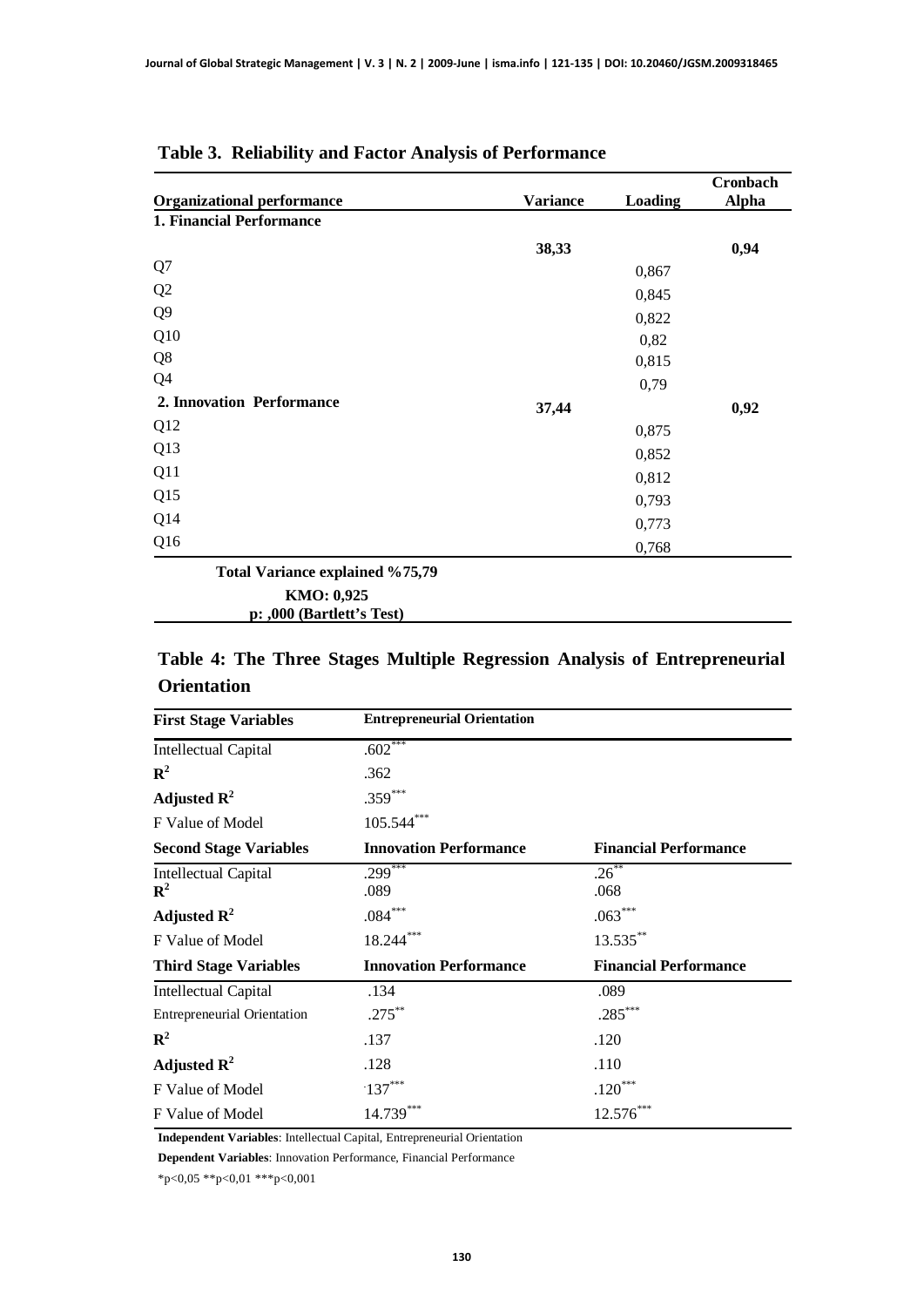# **DISCUSSION AND CONCLUSIONS**

The goal of the study is to understand the effect of entrepreneurial orientation on organizational performance. In this relationship, the intellectual capital is taken as an antecedent of entrepreneurial orientation to explore the impact of organizational knowledge-resource on entrepreneurial orientation.

Intellectual capital is the knowledge-resources that provide sustainable competitive advantage to the firms. Prior empirical studies have been found that human, structural and customer capital have a significant positive effect on organization performance, thus the results of regression analysis of this research also shows the positive relationship between the intellectual capital and the financial and the innovation performance in Turkish Companies.

Recent conceptual models suggest that entrepreneurial orientation is dependent upon the acquisition, integration and exploitation of knowledge. Last decade strategy researches consistently suggest that internal organizational factors, such as organizational support for new ideas and projects, participation in decision making, tolerance of risk taking play a role in encouraging corporate entrepreneurship. point out that the factor that outside the organization and within the organization interacts, challenging the managers to respond creatively and act in innovative ways. Then it is reasonable to expect that organizational knowledge is an important resource that supports a firm's entrepreneurial behavior. This study's empirical result is consistent with arguments. According to the multiple stage regression analysis, entrepreneurial orientation was found as a mediating variable between intellectual capital and organizational performance. In first level intellectual capital and entrepreneurial orientation was tested. The regression analysis results for intellectual capital on entrepreneurial orientation indicate that there is a positive and significant relationship between intellectual capital and entrepreneurship orientation. In the second level of three stages multiple regression analysis, the intellectual capital effect on organizational performance has been analyzed. Results indicated that; intellectual capital has significant effects on innovation performance and financial performance. In the third level, intellectual capital and entrepreneurial orientation was taken together. As a result, entrepreneurial orientation indicated significant results; entrepreneurial orientation was found as an mediating variable between intellectual capital and organization innovative and financial performance. Thus, entrepreneurship creates and leverage knowledge within the firms and intellectual capital, feed the entrepreneurial process knowledge which is the basis source of entrepreneurial initiatives.

Like all studies, the study has limitations primarily that firms included in our sample were from Turkey's Top 500 Industrial Enterprise. However, in future studies, all type of companies (like small or medium) or different industries (like service industry) would improve comparability between types and industries. Also it would give more detailed knowledge for researchers. On the other hand, to monitor the different culture and country applications of the model, future researchers could use cross-cultural comparability.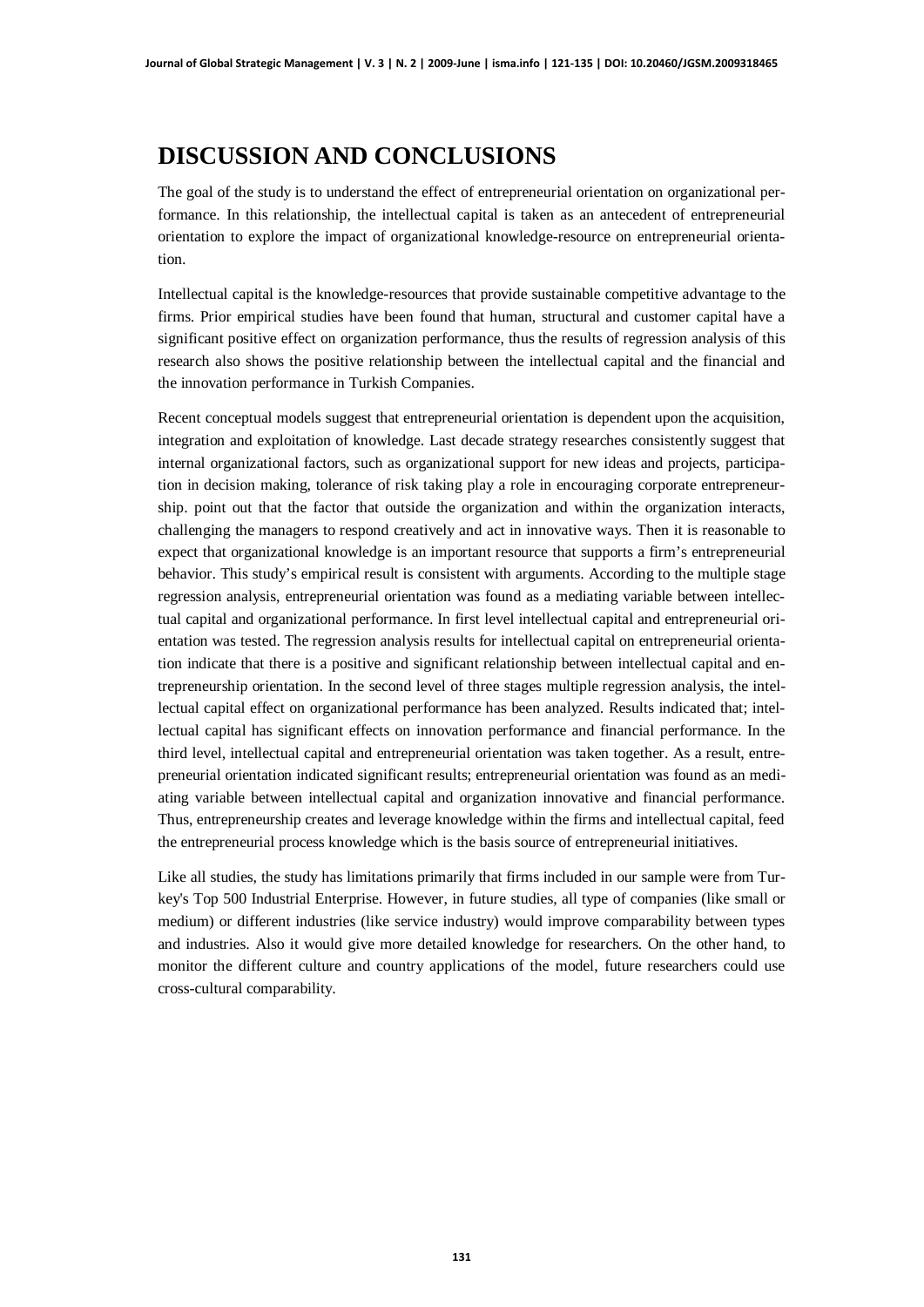### **REFERENCES**

Antoncic, B. ve Hisrich, R.D., (2001) "Intrapreneurship: Construct Refinement and Cross-Cultural Validation," *Journal of Business Venturing,* 16, 495–527.

Antoncic, B. ve Hisrich, R.D., (2004) "Corporate Entrepreneurship Contingencies and Organizational Wealth Creation," *Journal of Management Development*, 23(6), 518-550.

Barney, J.B. (1991), Firm Resource and Sustained Competitive Advantage, *Journal of Management* ,17(1), 99-120.

Baron, M. R. & Kenny, D. A. (1986). The Moderator-Mediator Variable Distinction in Social Psychological Research: Conceptual, Strategic, and Statistical Considerations. *Journal of Peronality and Social Psychology*, 51 (6), 1173–1182.

Bontis N., Chua, W. and S. Richardson. (2000). Intellectual Capital and the Nature of Business in Malaysia, *Journal of Intellectual Capital*, 1(1), pp.85-100.

Bontis N., Keow W. C. and Richardson S. (2000), Intellectual capital and business performance in Malaysian industries , *Journal of Intellectual Capita,* 1.

Bontis, N., (1999) Managing Organizational Knowledge by Diagnosing Intellectual Capital: Framing and Advancing the State of the Field, *International Journal of Technology Management*, 18.

Bontis, N., (2001) Assesing Knowledge Assets: A Review of the Models Used to Mesaure Intellectual Capital , *International Journal of Management Reviews*, 3( 1) .

Bontis, N., (2004) National Intellectual Capital Index: A United Nations Initiative for the Arab Region, *Journal of Intellectual Capital,* 5(1).

Bontis, N., Keow, W.C.C., Richardson, S., (2002) Intellectual Capital and Business Performance in Malaysian Industries, *Journal of Intellectual Capital*,1(1).

Bontis, Nick and Jac Fitz-enz. (2002) Intellectual Capital ROI: A causal map of human capital antecedents and consequents, *Journal of Intellectual Capital*, 3( 3), pp.223-247

Bontis, Nick. (1998). Intellectual Capital: An exploratory study that develops measures and models, *Management Decision*, 36(2), pp.63-76

Brooking A.(1997), The Management of Intellectual Capital, *Long Range Planning*, 30(3), pp.364- 365.

Chang A and Tseng C. (2005), Building customer capital through relationship marketing activities: The case of Twainese multilevel marketing companies, *Journal of Intellectual Capital,* . 6(2), pg. 253-266.

Chang A. & Tseng C., (2005), Building customer capital through relationship marketing activities: The case of Tawanese multilevel marketing companies, *Journal of Intellectual Capital,* 6(2), pp. 253 -266.

Choo, C. W. and Bontis N. (2002), **The Strategic Management of Intellectual Capital Organizational Knowledge,** Oxford University Pres, NewYork, NY.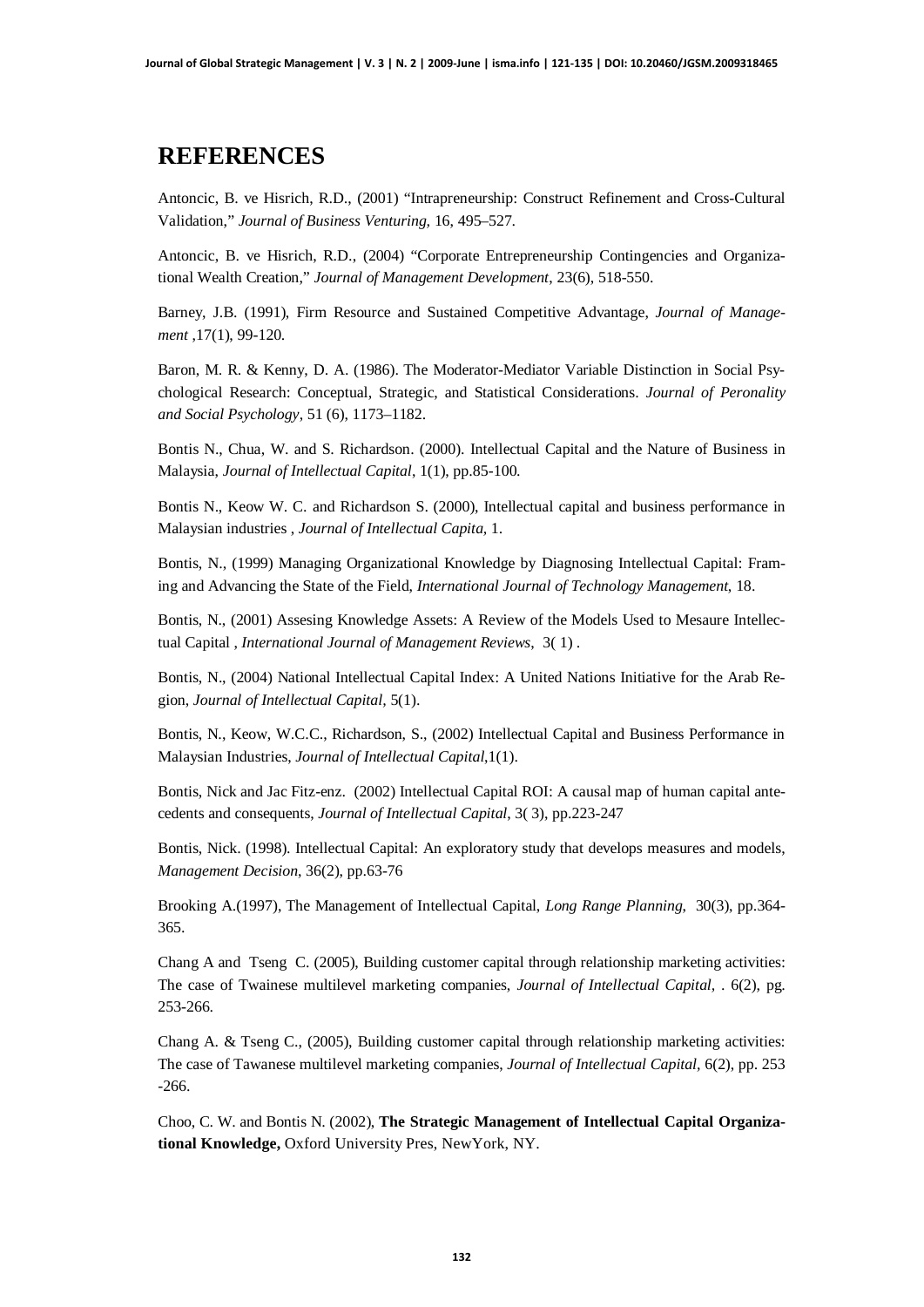Covin, J.G. ve Slevin, D.P. (1991). "A conceptual Model of Entrepreneurship as Firm Behavior,". *Entrepreneurship Theory and Practice* 16(1):7-25.

Damanpour, F. (1991). "The Adoption of Technological, Administrative, and Ancillary Innovations: Impact of Organizational Factors," *Journal of Management,* 13(4), 675-688.

Dess G. & Lumpkin G., Covin G.(1997), Entrepreuneurail strategy making and firm performance: tests of contingency and configurational model. *Strategic Management Journal*, 18(9), pp.677-95.

Dierickx I. and Cool K.(1989).Assets stock accumulation and sustainability of competitive advantage. *Management Science* 35, pp.1504-1511

Edvinsson, L. and Malone, M. S. (1997). Intellectual Capital: Realizing tour Company's True Value by Finding its Hidden Brainpower. New York: Harper Business.

Floyd, S. W., & Wooldridge, B. 1999. Knowledge creation and social networks in corporate entrepreneurship: The renewal of organizational capability. *Entrepreneurship Theory and Practice,* 23(3): 123-143,.

Guth, W.D. ve Ginsberg, A. (1990). "Guest Editors' Introduction: Corporate Entrepreneurship," *Strategic Management Journal,* Summer, 11, 5-15

Hall R.(1992), The strategic analysis of intangible resources, Strategic Management Journal, 13, pp.371-386.

Hayton C. J.(2005), Promoting corporate entrepreneurship through human resource management practices: A review of empirical research, Human *Resource Management Review*, 15 ss. 21–41.

Hayton J.C (2002), The effect of intellectual capital on EO in high technology new venture

<http://www.sveiby.com/Portals/0/articles/IntellectualCapital.html>

Hudson W.(1993), **Intellectual Capital: How to Build It, Enhance It, Use It**. New York: Wiley

Itami H.,(1987), **Mobilizing Invisible Assets**. Boston: Harvard University Press.

Jantunen A., Puumalainen K. Saarenketo S., Kylaheiko K. (2005),Entrepreneurial Orientation, Dynamic Capabilities and International Performance,*Journal of International Entrepreneurship* 3, pp.223–243,

Lumpkin, G.T. & Dess, G.G. (1996).Clarifying the entrepreneurial orientation construct and linking it to performance. *The Academy of Management Review.* 21(1), pp.135-172.

Marr B., and Schimuma G., (2001), **Measuring And Managing Intellectual Capital And Knowledge Assets In New Economy Organizations**. Handbook of Performance Measurement, London.

Marr B.; Ross G. (2005), *A Strategy Perspective on Intellectual Capital* Perspective on Intellectual Capital.

Marr, B., Gupta, O., Pike, S., Ross, G., (2003), Intellctual Capital and Knowledge Management Effectiveness", Management Decision, 41(8).

Miller, D., (1983), The correlates of entrepreneurship in three types of firms, *Management. Science*. 29, pp.770–791.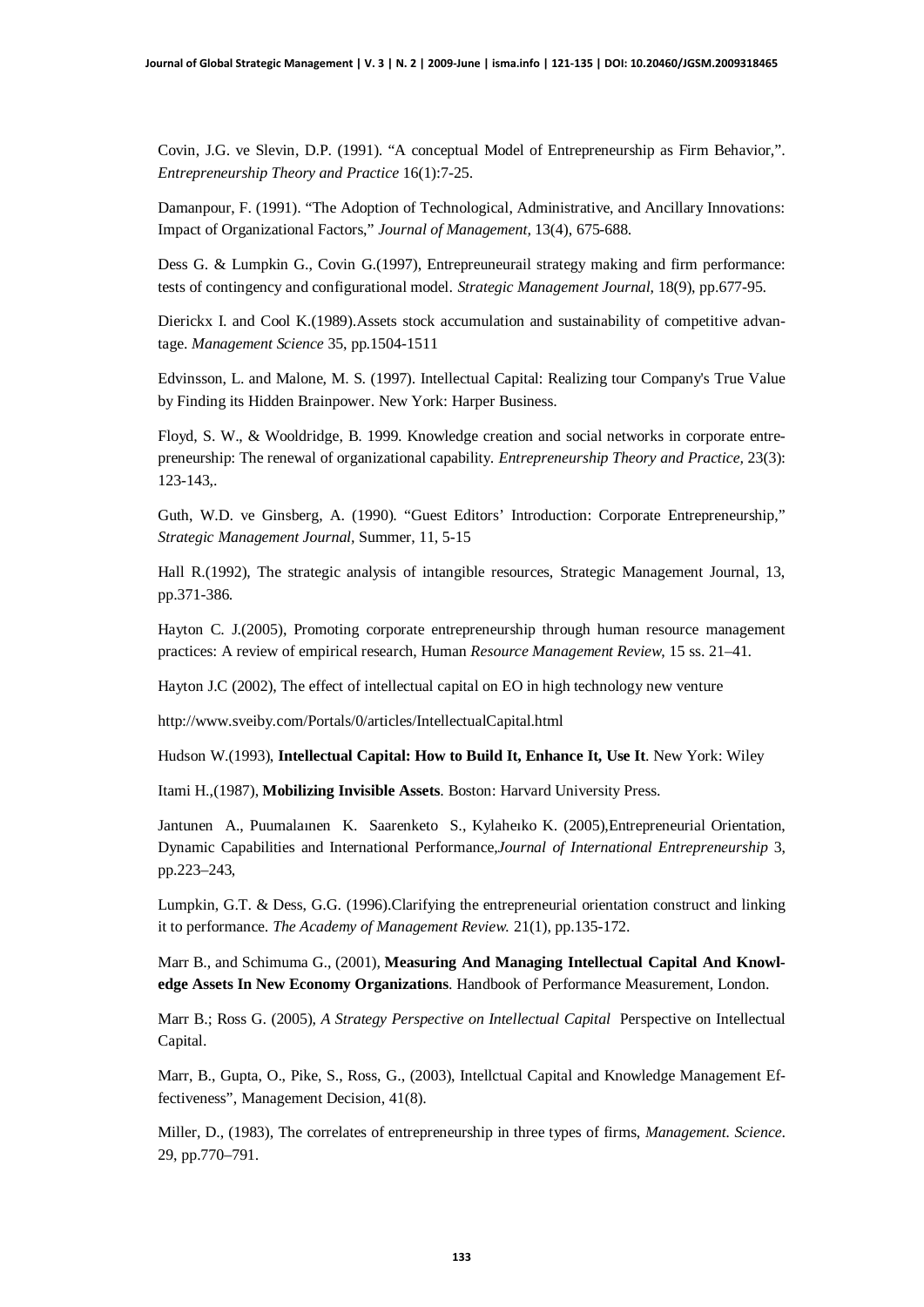Morris, M.H. and Sexton, D.L. (1996). The concept of entrepreneurial intensity: Implications for company performance, *Journal of Business Research*, Vol. 36, No. 1, 5-13.

Nahapiet, J. & S.Ghoshal. (1998). Social capital, Intellectual capital and the organizational Advantage, *Academy Of Management Review* 23(2), pp.242-266.

Naman, J. L. ve Slevin, D. P. (1993). "Entrepreneurship and the Concept of Fit: A Model and Empirical Tests," *Strategic Management Journal,* 14, 137–154.

Narver, John C. and Stanley F. Slater. (1990), The Effect of a Market Orientation on Business Profitability, *Journal of Marketing,* 54, pp.20-35.

Orhan Küçük (2005), *Giriþimcilik ve Küçük Ýþletme Yönetimi,* Seçkin Yayýncýlýk, Ankara 2ed.

Patricia Ordonez de Pablos (2002), Evidence of intellectual capital measurement from Asia, Europe, and the Middle East, *Journal of Intellectual Capital,*3(3), pp. 287-302.

Pennings J. M. & Harianto F.(1992), Technological networking and innovation implementation, *Organization Science* 3 (3), pp.356-383.

Skandia (1996), **Power of Innovation: Intellectual Capital Interim** Annual Report Supplement.

Stewart, T.A., (1997), **Intellectual Capital: The New Wealth of Organizations**, New York: Doubleday.

Storey J. (1995), HRM: still marching on, or marching out?, in Storey J.(ed.) Human Resource Management: A Critical Text. London: Routledge.

Subramaniam m. & Youndt M.A. (2005) The Influence of Intellectual Capital on the Types of Innovative Capabilities *The Academy Of Management Journal*

Subramaniam, M. and Venkatraman, N. (2001). "Determinants of Transnational New Product Development Capability: Testing the Influence of Transferring and Deploying Tacit Overseas Knowledge", Strategic Management Journal, 22, 359-378.

Teece, D. J. (2000), Managing **Intellectual Capital: Organizational Strategic, and Policy Dimentions**, Oxford University Press, Oxford.

Tsai, W. and Ghoshal, S. (1998), Social capital and value creation: the role of ingraining networks, *Academy of Management Journal,* 41, pp.464-478

Tsan W., & Chang C. ,(2005), Intellectual capital system interaction in Taiwan, *Journal of Intellectual Capital,* 6 (2), pp. 285-298.

Wiklund, J. and Shepherd D., (2003),Knowledge-Based Resources, Entrepreneurial Orientation, and the Performance of Small and Medium-Sized Businesses, *Strategic Management Journal* **24** (13),pp.1307–1314.

Wiklund, J. ve Shepherd, D. (2005). "Entrepreneurial orientation and small business performance: a configurational approach," *Journal of Business Venturing,* 20, 71–91.

Wright P.M., McMahan G.C., and McWilliams A.,(1994), Human resources and sustained competitive advantage: a resource-based perspective, *International Journal of Human Resource Management* 5(2), pp.301-326.